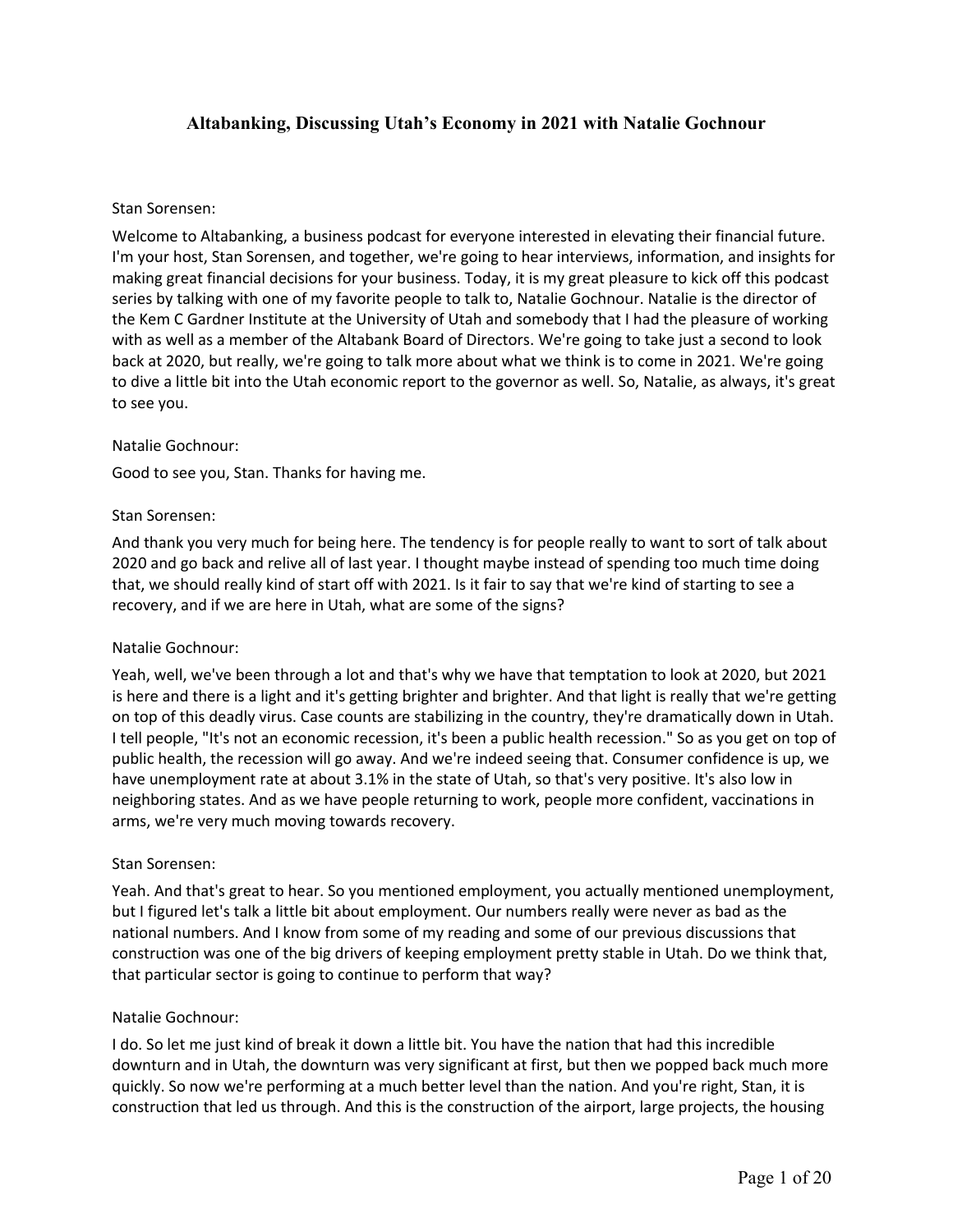shortage that has created a lot of home building in our state, lots of apartments, multifamily units that are construction. So it's natural to ask, "Will that construction continue?" And I think the answer is, yes. And I'll tell you why, it's because we continue to have a housing shortage, the pandemic didn't erase that. And when we say housing shortage, we're always forming new households and we're always building new units.

## Natalie Gochnour:

So what's the deficit or difference? And we continue to believe that there's somewhere between 40 and 50,000 units short in this market. So in 2021, you're going to continue to see home building. But on top of that, we have the prison, we have things going on at the Point of the Mountain, we have a lot of talk of an inland port, we have a convention headquarters hotel, you look downtown and you'll see some high-rises under construction, some towers. So construction's going to continue to be a strong force for growth in the state.

## Stan Sorensen:

Yeah. And that's great to hear. We are going to come back and talk a little bit about housing shortly because there's a lot there that we can talk about. But staying on employment for just a second, one of the major employment segments here in the state, of course, is our tourism, right? Tourism and entertainment. Of course, it took a dip last year. It kind of had to.

Natalie Gochnour:

Can I just say, it was more than the dip?

Stan Sorensen:

Yeah.

Natalie Gochnour: It was a punch in the gut.

Stan Sorensen:

Okay. Yeah. Okay, we'll go with that.

Natalie Gochnour:

Okay.

Stan Sorensen:

Yeah. In fact, just as a side note, I got an email today from the general manager up at Snowbasin, which started off one year ago today because this is the anniversary of the day that they shut down, followed by Snowbird and Alta and everybody else. But what's it going to take for those industries to begin to really bounce back? And we're seeing a little bit now.

#### Natalie Gochnour:

Yeah. Well, Stan, I mentioned the punch in the gut because it's unbelievable what's happened in leisure and hospitality. The convention business just shut dow. The airlines business, it's not even half of what it should be, and it's been going on for months. So it's really been torturous. And I was talking to a tourism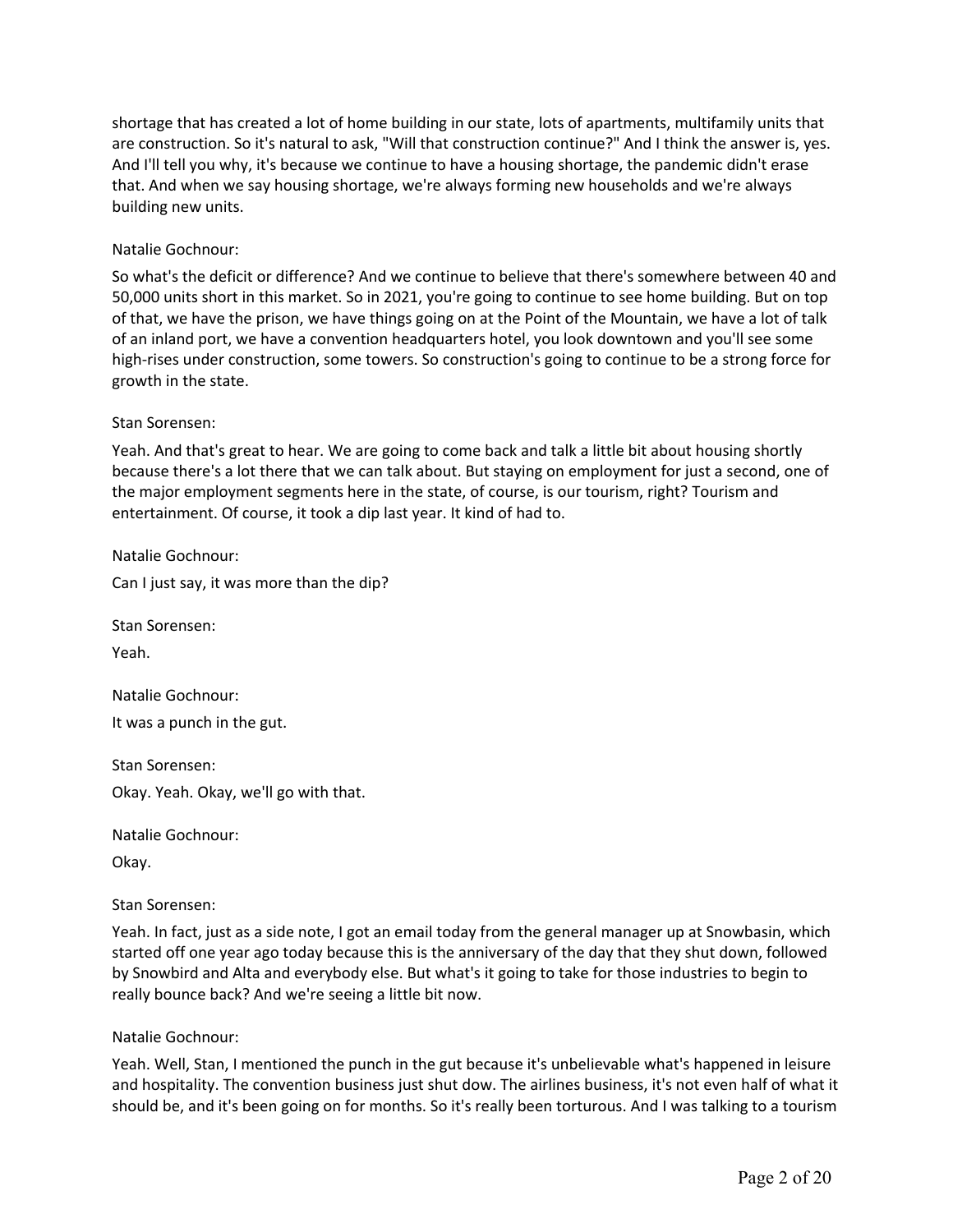analyst the other day and he used the metaphor of a dam, and he said, "We've been backing all of this up behind a dam. And when the dam breaks open, it is going to open wide." And I think it's a helpful metaphor because as we begin ... Well, people have pent up a desire to travel. And a lot of people have a lot of excess savings, is the term we use in economics, excess savings. It is a term.

Stan Sorensen:

Yeah.

### Natalie Gochnour:

And it is the idea that there's people that have done well through the pandemic, but they haven't been spending. So now you start to feel safe to engage with the economy again, and you start traveling. So what's it going to take to get the tourism-hospitality business back on track? Confidence. And we're very close to reaching that, at least in Utah, and then I'm hopeful, in the nation. Now where we still have a lot of uncertainty is internationally, because we've got a lot of countries that aren't as fortunate as we are in terms of available vaccines.

### Stan Sorensen:

Right. Yeah. So my final question on employment, and then we'll move on. Yeah, we do have folks out there who, unfortunately, they lost their jobs and in fact, some of the industries that they work in have really gone away, or they're not going to be able to reemploy those folks very quickly. So Governor Cox has talked about an initiative to kind of re-skill workers who need it. I was hoping maybe you could talk for just a minute about that, if there are sort of priority areas where we want to apply our efforts to reskilling first, but just an overview of that.

## Natalie Gochnour:

Stan, it is widely acknowledged that as you come to the end of this pandemic and enter this new chapter, that it is indeed a new chapter, a different economy. And in economic terms, what we mean is the structure of the economy has changed. Something's different. And you say, "Well, okay, what's different?" Well, commercial real estate may be different. The public health system will be different. Certainly, telework, tele-health, online education, remote sales, all this digitization will be different. Supply chains will likely be shorter. And we could keep talking about these structural changes, but what that starts to mean is, how does human capital or the skills that people have need to also adjust? So your question really leads me to think about, "What is it that we need to do to prevail in this new economy?" And indeed, there are many, many workers that either have to be retrained or up-skilled, is another term they'll use.

#### Natalie Gochnour:

And it's in all sorts of occupations. We are short on the tech field, always. We always need engineering, science, math, but we also need a lot of the trades. We mentioned already what a construction boom we have going on in the state and we need plumbers and electricians and welders and contractors, woodworkers. So what's happening is the state legislature and the federal government are pouring money in to help with this retraining, whether it's scholarships or new programs or incentives for teachers. And overall, I think it's incredibly positive for the Utah economy. The next economy will rise or fall based on how well we take care of our people.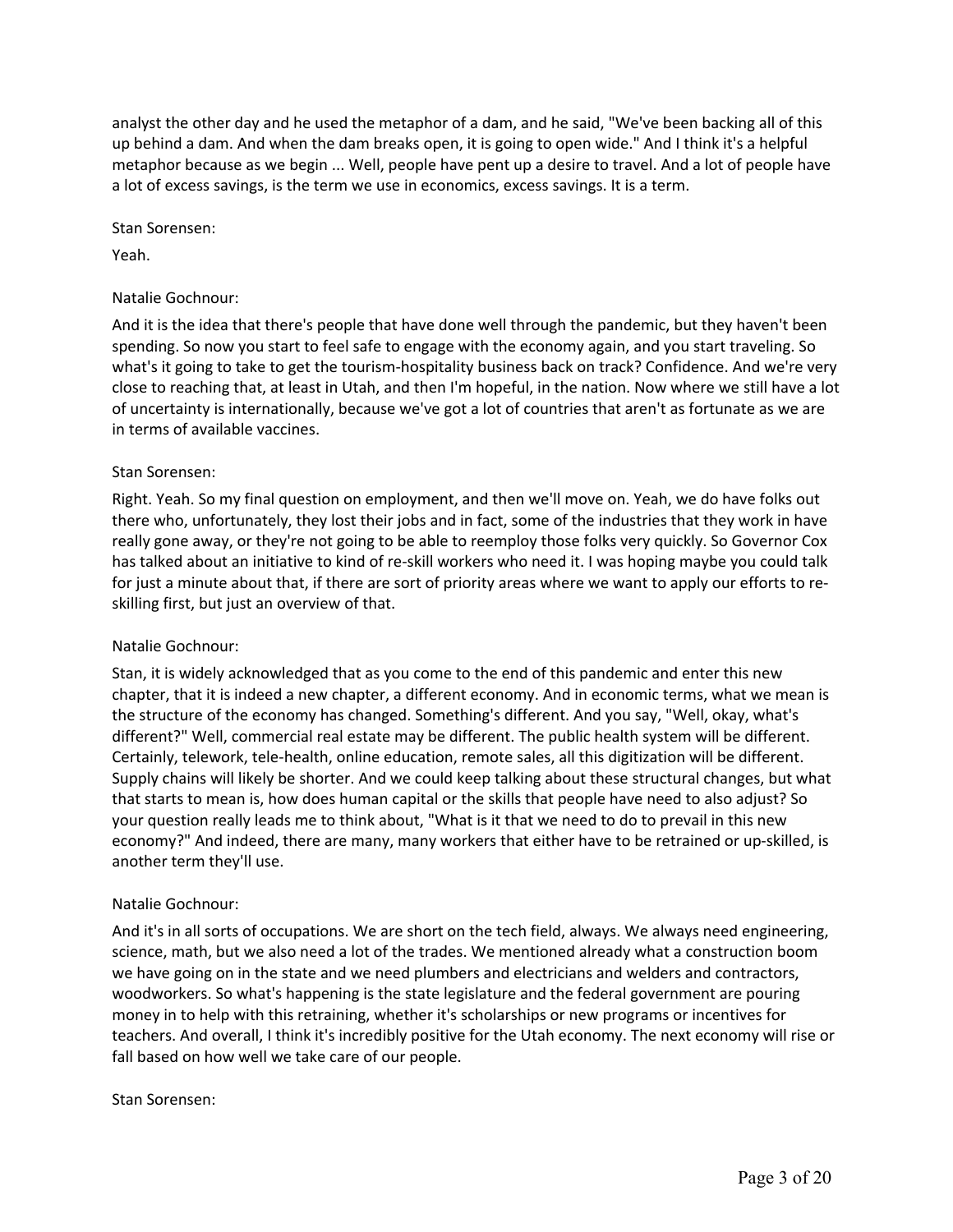Yeah. Well, and I think one of the important things there is that we don't lose sight of the fact that we need the trades and we do need people to get either skilled up or re-skilled up in those trades. And I think it's very easy to sort of forget about that and begin to think about sort of the college and what are we going to do.

### Natalie Gochnour:

Yeah. But I'll tell you something really troubling. You saw, you caught my interest when you said the trades, but if you look at enrollment in institutions of higher learning in Utah right now, they're up across the board, except in the case of Salt Lake Community College, and it's down dramatically, and it's down mostly for men. So you scratch your head and we're still new trying to understand that, but construction's booming so a lot of people are taking work that keeps them out of Salt Lake Community College. But we also know that this economy, this pandemic, has created winners and losers or people that have been harder hit. And some of the harder hit don't have the means, the coaching, whatever it is to be back in school. So this is a real problem point for Utah right now. We need to figure out ways to get people at the community college and being educated to work in this new economy.

### Stan Sorensen:

Yeah. I like, and again, I'm not super well-versed in it, but I like some of the things that I had heard the governor talk about with respect to shorter programs, one-year programs or even nine month programs to get somebody ramped up and moving. Right? As opposed to having someone feel that they need to stay in school for two years, four years.

Natalie Gochnour:

Yeah, that's right.

Stan Sorensen: [That way 00:10:17] they can begin to work.

#### Natalie Gochnour:

Yeah. That's right. Governor Cox has the one Utah roadmap. He outlines his priorities and he's very clear that he's interested in investing in post-secondary education and, particularly, in skills that are rapid, quick, job-related, and I think that's a big part of the future of higher ed.

#### Stan Sorensen:

Yeah. I think it's awesome, personally, we could go on and on about it, but we'll save that one for another-

#### Natalie Gochnour:

Okay. I'll do it.

#### Stan Sorensen:

... podcast. One of the areas where we mentioned we have a deficit, right, is the technology sector. And I wanted to spend a few minutes talking about that and I'll give the caveat as, you know I come out of that sector, for having worked a number of years in software. So it is always a particular interest to me to kind of follow along. Governor Cox has said that he would really like Utah to become known as the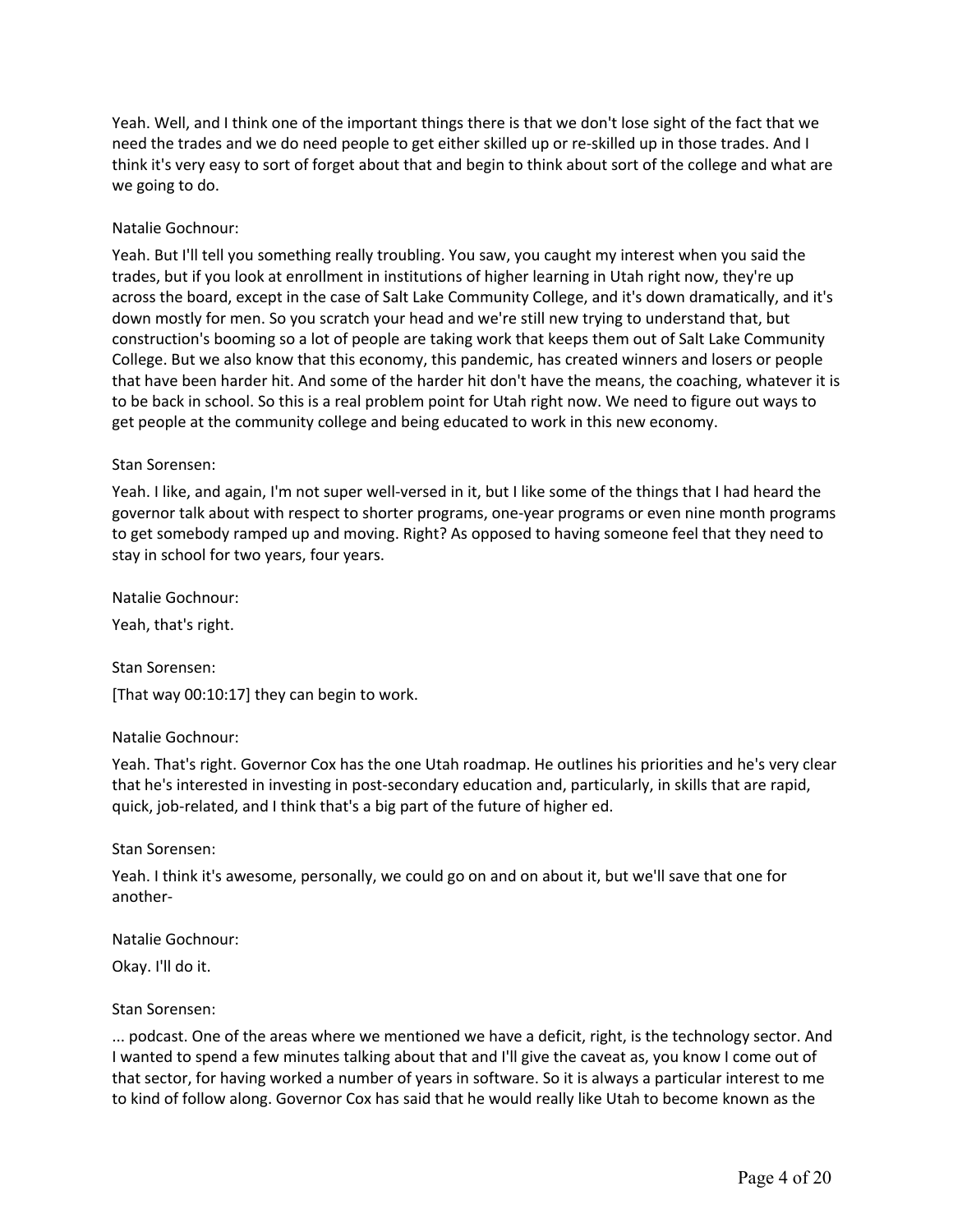startup state, which I think is an interesting ambition. We've already sort of touched on this, but to sort of maybe take it to another level of depth, what are we going to need to do to make sure that we have a homegrown workforce that can take those engineering jobs, those technical support jobs, et cetera?

### Natalie Gochnour:

Yeah. Well, our state has a history in thinking about this. I was part of the Governor Leavitt administration. He wanted to double the number of engineers in our state in 10 years and they met that goal. And I would say that part of the upturn that we've seen in software and tech life sciences in our state has been because of that goal being achieved. You cannot succeed as a tech-

Natalie Gochnour:

... being achieved.

Stan Sorensen:

Yeah.

Natalie Gochnour:

You cannot succeed as a tech economy without human talent.

Stan Sorensen:

Right.

#### Natalie Gochnour:

So, what does the state need to do? Well, it needs to continue to invest. And it starts very early, so we have to invest in the K-12, so public education, and then we've got to invest in our colleges and universities to get people trained for these skills. These companies won't come to Utah unless they see that they can hire talent. And so I think it's really an investment proposition.

#### Stan Sorensen:

Yeah. Yeah. Yeah, and that's really great to hear. One of the things we saw in Seattle, of course, is that at some point the homegrown skills kind of plateaued, and what we ended up with was a great deal of inmigration, to the point where there was almost a bit of an us and them that occurred over the course of 20 years. You're either from here, or you're not. You're either homegrown or you're not. How are we going to avoid something like that happening here in 20, 25 years.

#### Natalie Gochnour:

Yeah. Well, that is a tough question, and I'll tell you why. It's because it's already occurring, obviously, right?

Stan Sorensen:

Right.

Natalie Gochnour: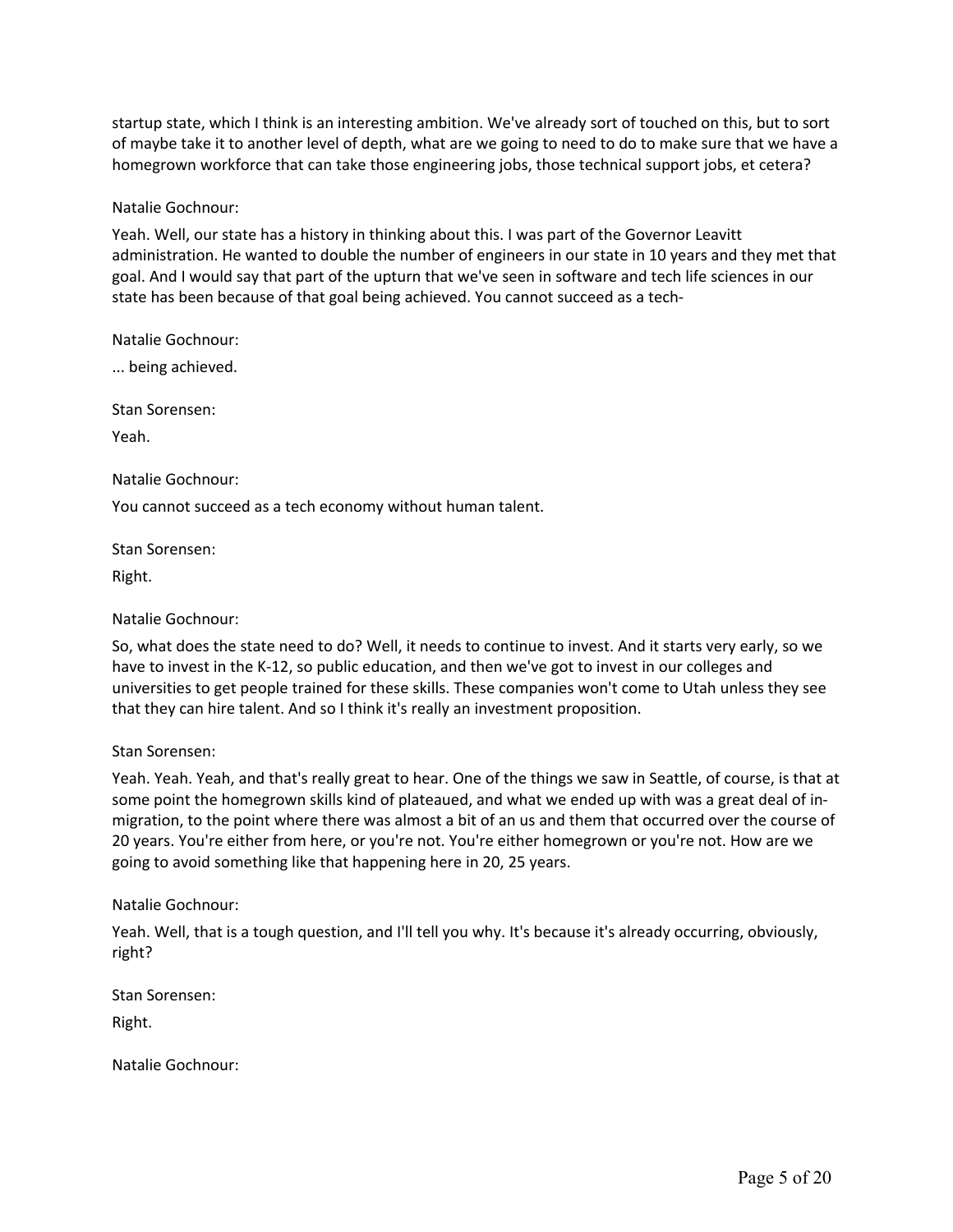We're in our sixth year in Utah of over 20,000 more people moving in then moving out. It was over 25,000 last year. We know from the data that a large percentage of those are from California. No surprise there, it's the big elephant in the West. But it changes the nature of your state and it forces up home prices, and when you have in-migration and rapid population growth, you have more congestion. That's expensive. Growth isn't free. So, it is a tricky public policy question to, how do you work through this? And I mentioned when you asked me about tech, I said, "It's an investment proposition in people." This question is an investment proposition in infrastructure. You have to invest in water, roads transit. We have to invest in our canyons.

## Natalie Gochnour:

And gratefully, the Utah legislature is doing this. They have the largest infrastructure bill in our state's history just passed this session. They put over 30% of their transportation investment in mass transit. That's surprising. That's a really big deal. They're double tracking FrontRunner commuter rail. They invested in Streetcar in Salt Lake City. And I may not have the number exactly right, but I'm going to say \$20 million in the canyons, give or take. But those are big moves, and that's a legislature that's recognizing the growth opportunity that we have in the state, but also the responsibility to do it wisely.

## Stan Sorensen:

Yeah. Yeah, and I would say to that too, for anybody who might be listening who is afraid that we will become the next Seattle or the next San Francisco, this is the thing that Utah has done very well that Seattle did not do well. And I speak of Seattle because of course I've got roots there.

Natalie Gochnour:

Yeah.

## Stan Sorensen:

But that investment in mass transit and in improving infrastructure, and making sure that we think about where people are living versus where it is that they're working, so we don't just think about a North to South set of commuting lanes, but we think about East-West as well.

Natalie Gochnour:

Right.

## Stan Sorensen:

These are things that I never saw in my time living there until it was too late.

#### Natalie Gochnour:

Yeah. In Utah, I'll give a really good example. In 2006... So, think of 2006. It was before the Great Recession. We were actually in a bubble. We didn't know it. But the economy was doing really well. This state increased taxes to pay for light rail. During a upturn, during a surplus, increased taxes in a conservative state. That doesn't match any kind of logic, but it was a state that plans. And they knew, we knew, that we needed to invest in light rail while we had the opportunity. And we did it in a bold way and then it paid dividends. If we didn't have that light rail system in the urban area that we have right now, it would be a long time till we'd get it again.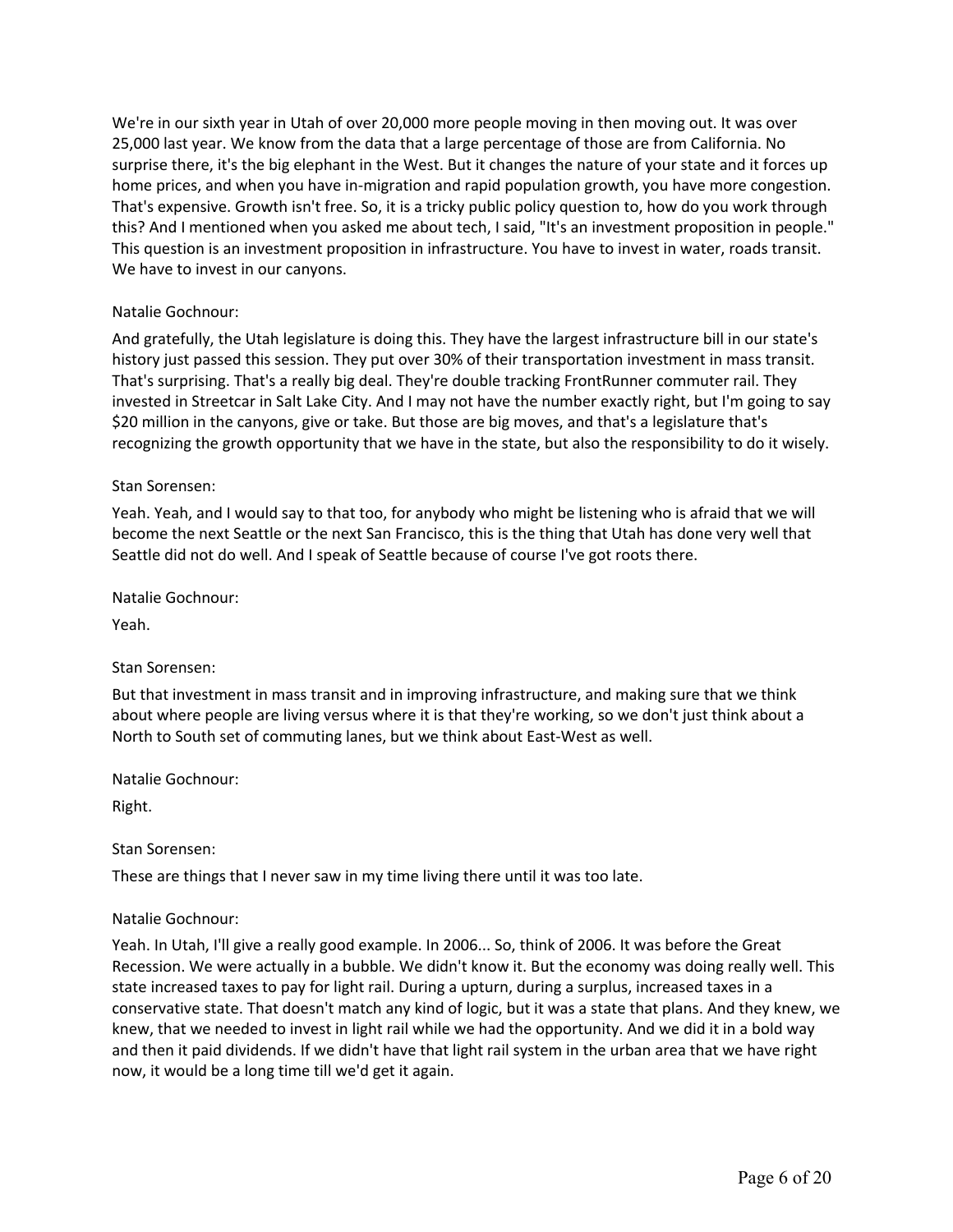Yeah. Oh yeah. Yeah. My other question about population growth and things is, one of the things that I noticed when I was looking at the economic report is that the lines between net migration and natural growth, those points almost touch. And I'm just curious, is that unusual in the nation? Is Utah in an unusual position or unique position in that regard, or are we just one of many that are experiencing that now?

### Natalie Gochnour:

Well, just to put a little bit finer detail on it, if a population grows, it's because of births or people moving in, and then you have to take out deaths. So natural increase is births minus deaths, and then you have net migration, out and in, what's the net?

Stan Sorensen:

Right, right.

### Natalie Gochnour:

So, your point is that they're about the same in Utah right now. And it varies a lot over time. When the economy is strong, we have more net in-migration, when we're not as relatively strong, our natural increase is higher. But they're about the same right now and it is a bit unusual. But there's 50 states, so I can find a lot of variants among the 50 states.

Stan Sorensen:

Sure, sure.

Natalie Gochnour:

A general rule of thumb, right now there's about nine states that are actually losing population, so they're in a different category altogether than us. That's New York, West Virginia, Illinois. Then there are states that have a far greater out-migration than we have, but still grow. California's had massive outmigration, so almost... Well, not almost, all of their increase is coming from natural increase because they're losing people through population. So, you get those far extremes, but in Utah, because of our relatively high fertility rate and then a strong economy, we're getting both and they're at about the same level. So, we're unique.

Stan Sorensen:

Yeah.

Natalie Gochnour:

Yeah.

Stan Sorensen:

We talked about housing earlier and I said we'd come back to it. This is an area that we could spend a whole lot of time really talking about, and I don't want to get too into the weeds maybe, but there are some things that I've sort of noticed and that I do want to have a chance to talk about. We've talked about a housing shortage, but by the same token, construction values are up. And in fact, 10.7% as of Q3 2020. Our multifamily values are up as well, over 28.5%. So, really then of course, what that is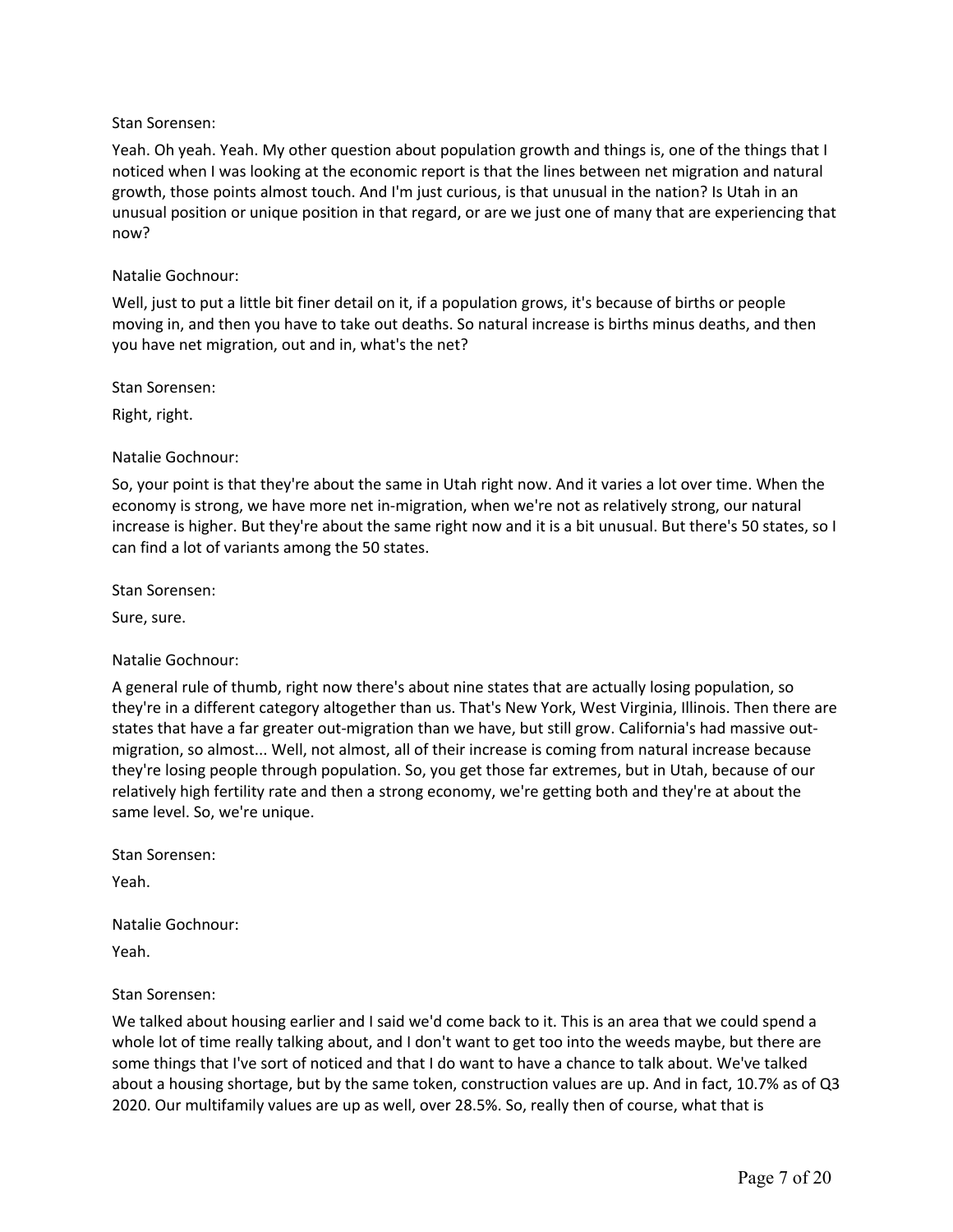suggesting is that building is continuing to increase, which you did mention earlier. Knowing that it is increasing, why do we continue to say that we have a shortage?

Natalie Gochnour:

It's just not increasing enough, Stan.

Stan Sorensen:

Okay. Yeah. Right, yeah.

### Natalie Gochnour:

It's a supply question. So, think of it this way. We've had in-migration, so that's pressure on new home building. We've had low interest rates. That's pressure on new home building. We have our own natural growth, which is higher than most states, so we have that pressure on home building. And then we have supply constraints. Lumber is very expensive right now. We have in some places, a shortage of land. In Salt Lake County, you can't find a lot of available land these days. That's why we're pushing into other places. You also have a shortage of labor at times. That might sound interesting during the recession, but our unemployment rate's at 3.1%. So, you have construction industry that's building as fast as they can, but the demand is so great that we're still... We're gaining a little ground, but we had such a shortage that had developed over time. So the answer is, we're still not building enough supply.

Stan Sorensen:

Yeah.

Natalie Gochnour:

Yeah, surprisingly enough. And yet, look around at all that's under construction.

Stan Sorensen: Well, exactly.

Natalie Gochnour:

Yeah.

Stan Sorensen:

Yeah. So if we talk about supply, housing supply, and we talk about building, are we starting to see more investment in... Well, let me actually change that just a little bit. So we are seeing investment, I know, in multifamily dwellings.

Natalie Gochnour:

Mm-hmm (affirmative).

#### Stan Sorensen:

Would you say that the majority of those that are going up are multifamily dwellings that are being sold? So, those units are being sold? Or are we really thinking about a renting population?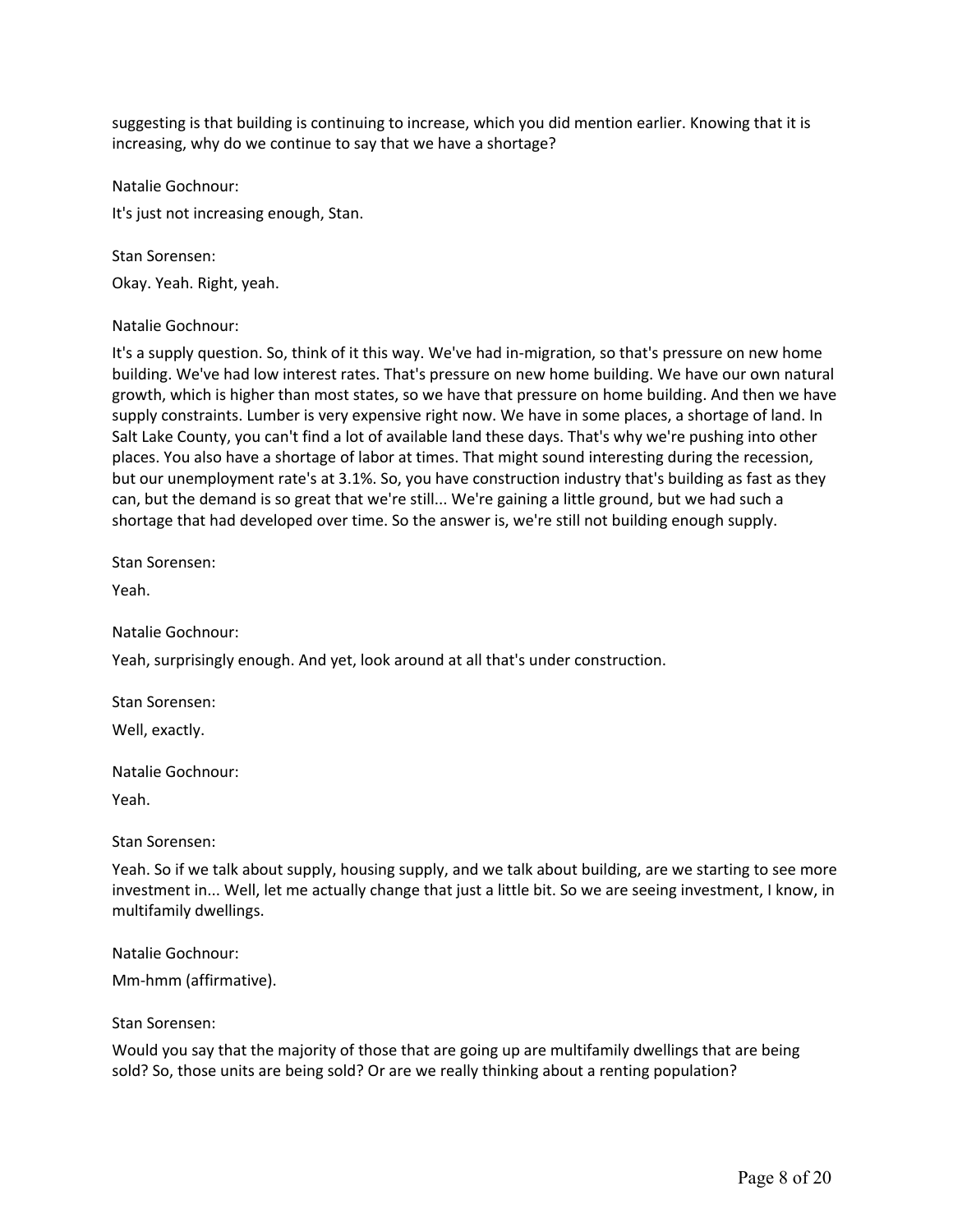Natalie Gochnour:

We are definitely seeing more renters than we've seen in the past, and some of that, well, a lot of that's affordability. And some of it is preference. There is a generation of Utahans that aren't ready to settle down, and it's a large cohort, and so they'll continue to rent. So we had in 2019 a record year for multifamily. It was down a little bit in 2020, but like the second record year. And so, it's very visible to the average Utahan. If spend time in urban Utah and drive around, walk around, ride your bike around, you're going to see a lot of apartments under construction. And I would say that's very healthy for our market. We just completed a study at the Gardner Institute that showed that housing values around apartments actually go up faster than housing values not in close proximity. That was counterintuitive. And it's just a matter of meeting market demands and meeting the market where it is.

Stan Sorensen:

Okay.

Natalie Gochnour:

Yeah.

### Stan Sorensen:

So I have to ask you, why did we see those housing values then around those apartment buildings... Why do they go up?

### Natalie Gochnour:

Yeah. A lot of it, they're close to transit. When you have massive investments next door, you tend to invest more next to it. The property values rise. And so it's this phenomenon of a market that is reinvesting and being reinvigorated. And so, yeah, it was really interesting to see.

#### Stan Sorensen:

Yeah. I'll have to go out and get that off the website and have a look.

Natalie Gochnour:

You'll like it, yeah.

Stan Sorensen:

It's really very interesting. So really, my final question on housing... We had a break just a few minutes ago and we talked during the break a little bit about all cash offers, and people coming in taking on very little debt and offering above. Sometimes I think about housing, and housing shortages, in particular, as affordability versus availability. Right now, would you say that we're at that point where affordable housing is where the shortage is? Or do we still have a little bit of runway before we hit that point?

#### Natalie Gochnour:

Yeah, without question it is both availability and affordability. We have pressures in both. We have one of the most challenging housing markets in the country right now, and where it is most challenging is the combination of the two, available, affordable housing. And so, if you are a younger adult Utahan trying to enter the home ownership market for the first time, very challenging right now. Very, very challenging. And it's a real concern to our state legislature. Utah has always been a home-ownership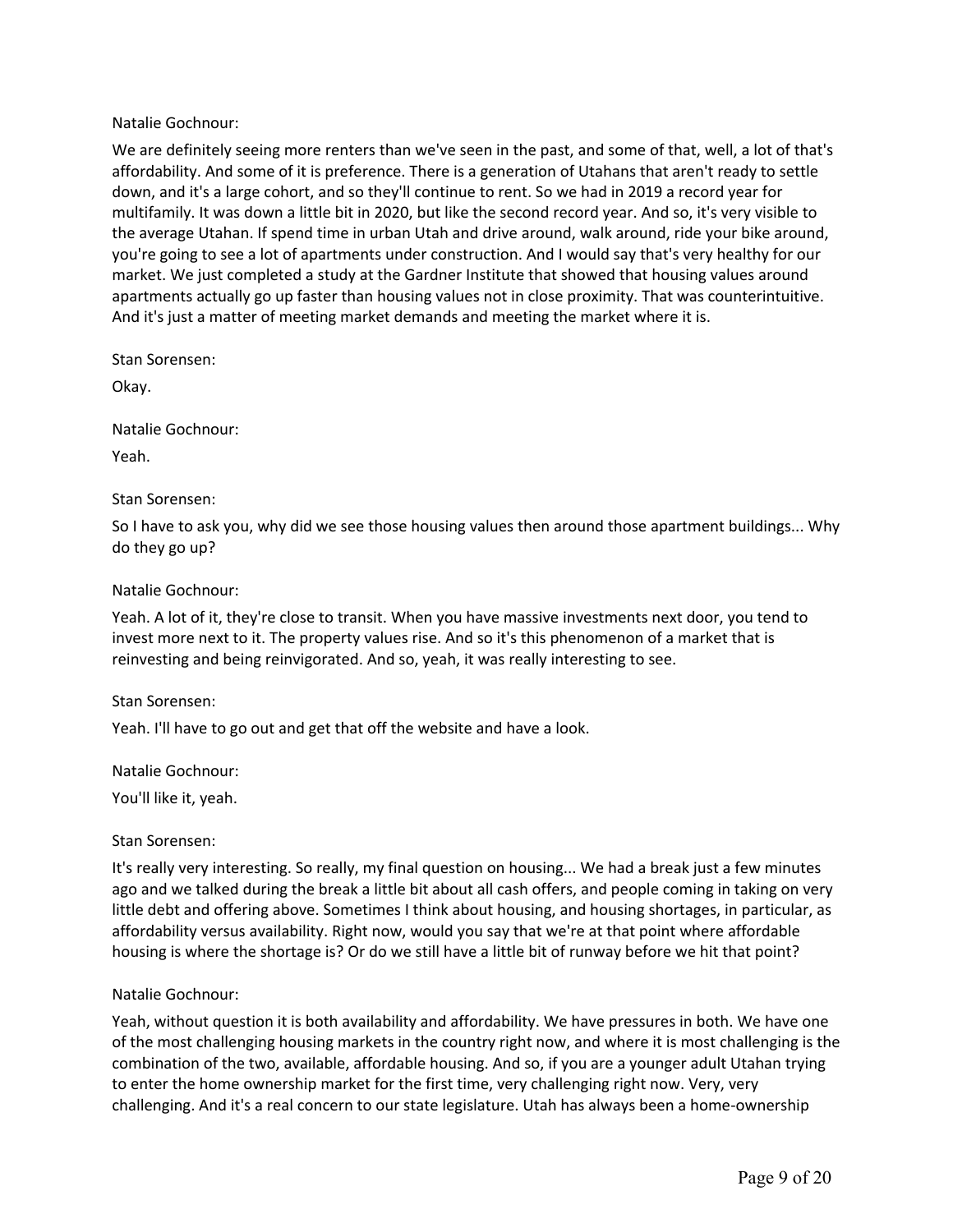state. We've always had plenty of incentives for people to buy homes, to accumulate wealth in that way, and it's just proving to be very difficult.

## Natalie Gochnour:

And your point is spot on, Stan. A home goes on the market at a listed price, and someone swoops in from out-of-state and offers more and pays cash. And what is the owner to do, but to take that? And so, when you repeat that over and over again, it's squeezing out Utahans. And so, I don't know exactly the public policy solution to this. This is very complicated. But it is a reality, and it goes back to something we talked about earlier. If you're a public decision-maker, if you're a parent, if you're a young adult, investing in your education is the best thing you-

### Natalie Gochnour:

... if you are a young adult, investing in your education's the best thing you can do because by educating your workforce, you're going to make a workforce that is more able to pay for these expensive market conditions.

## Stan Sorensen:

Yeah. One of the things, and this is where things sort of cross with a bit of our infrastructure conversation as well. I suspect that, and in fact we see a little bit of this, where more and more single family homes are going to be built further and further out of the urban settings and even out of some of the suburban settings. We'll push farther West, we'll push farther sort of Southwest or what have you. That then requires us to think even harder about the infrastructure investments that we make, doesn't it?

## Natalie Gochnour:

Oh yeah. Yeah, it does. And in fact, if you wanted to pick a place where I think there's a lot of opportunity right now in real estate, Twilla County. Twilla County is close to the urban activity centers, has a lot of available land that's still relatively affordable, and there's a big freeway that's not at congestion levels to bring you back and forth. And so, yeah, we have a state that needs to very consciously think about, some people call it good growth, some people call it smart growth. I call it quality growth, but it's the idea of investing in walkable neighborhoods, investing in transit, investing in mixed use developments, smaller lot sizes, more housing options, accessory dwelling units, those sorts of things. And I know I keep talking about the legislature, but the session just ended a few weeks ago.

## Stan Sorensen:

Well yeah, it's fresh on our minds.

## Natalie Gochnour:

It was an incredible session. They did a lot of things. One of the things they did is they made it much easier for people all around the state to have accessory dwelling units at their home. These are like grandmother apartments and the like. The state's kind of weighing in and saying, "Local government, we want more housing choices in Utah." And it's because it's a imperative. We have to provide more housing units to deal with growth. The further we push people out, the more expensive and the more, I'll call it more air quality challenges we have. So there's a lot of reason why we should be thinking very carefully about where we grow.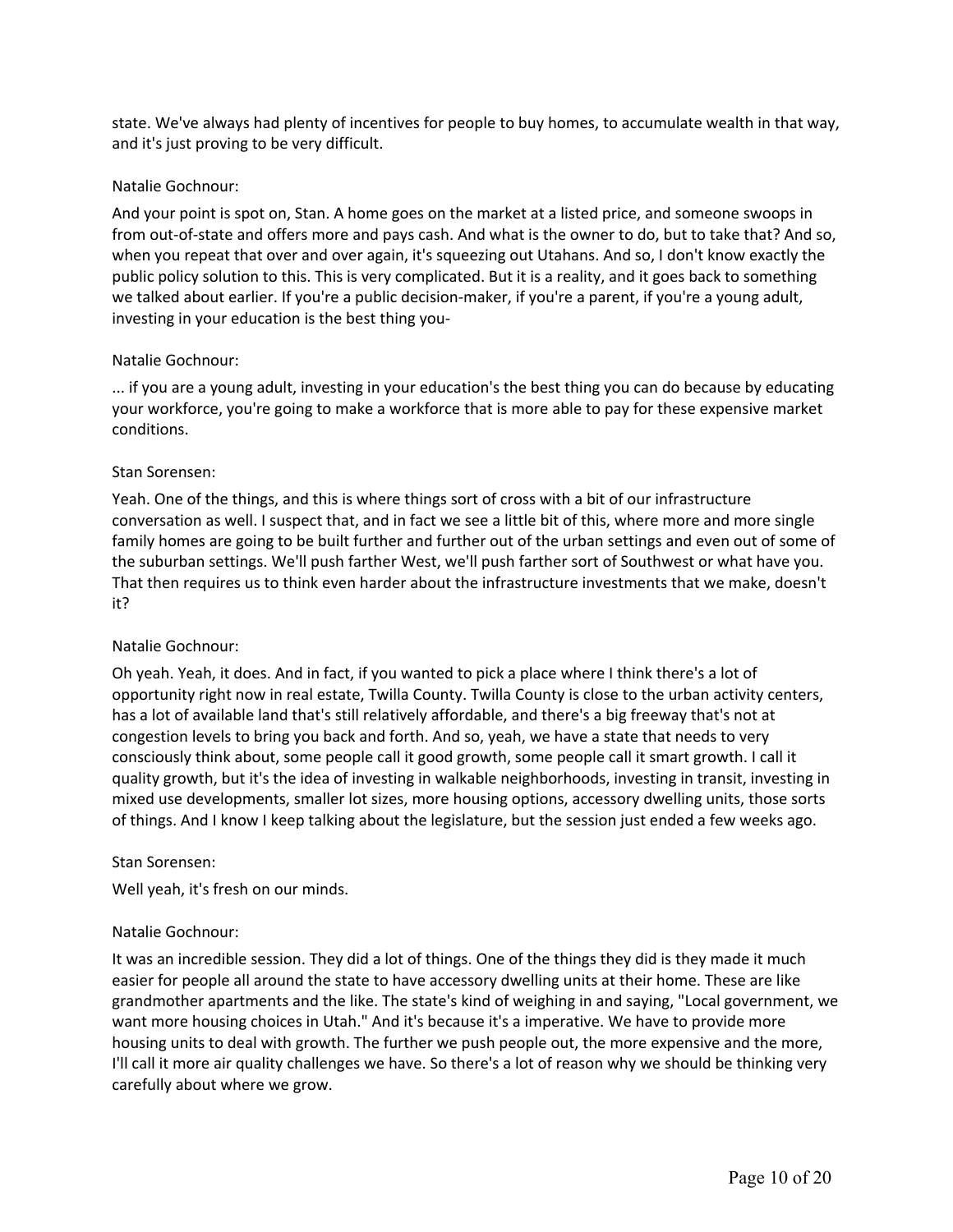Yeah. Well, and as we said earlier, we sort of started at a step or two ahead. I don't think we want to go backwards, right? We certainly just want to keep pushing that forward. And to that point, the one Utah roadmap, governor Cox's roadmap, does talk about investment in infrastructure and we've talked about that quite a bit. There were two points in there though that I wanted to specifically ask about, and I think one comes right on the heels of what we were just talking about with respect to growth, pushing out of the urban centers. He talks about rural matters, and there are a lot of threads that go through that. How does everything we've been talking about, right? The housing, people pushing out further, et cetera. How is that going to impact some of those rural matters priorities that the governor has said he wants to pursue?

## Natalie Gochnour:

Right. Well, there are people, and I've been among them, that have talked about two Utahs. We have an urban Utah that in the grand scheme of things, not withstanding the pandemic, but has thrived. Had a lot of opportunity, a lot of upward mobility, a lot of economic opportunity. And then we've had another side of Utah. It's not all of rural Utah, but a big portion of rural Utah that is stagnated, that's been in decline, that has a lot of indicators of distress. Nowhere is that more acute, that I'm aware of, than in Utah's coal country. This is Carbon and Emery County where Price, Castle Dale are. They're incredible communities, incredible people. They helped build this state, they provided the energy that built much of the state. But they have coal mines and they have two coal-fired power plants. And they're both, these coal fire power plants are in Emery County, and they're both slated for closure in the foreseeable future.

### Natalie Gochnour:

So, that's an example of a rural setting that's actually pretty close. Price is what, 90 minutes from Silicon Slopes? It's not that far. So it's pretty close, has great, hardworking people. They have Utah State University Eastern there. So they have a university there. It's the old, what did they call it? College of Eastern Utah for people that think like that. It's the closest red rock to the urban area. The San Rafael Swell. Yeah, really beautiful red rock canyons and the like, San Rafael River. Ubiquitous broadband, meaning they have invested in broadband.

## Natalie Gochnour:

And so anyway, so I'm just trying to say that's a place in Utah that is struggling and has a difficult outlook, except that all these advantages lead to something better. So back to governor Cox's roadmap, take a place like Price, open up state offices there, have telework arrangements there, invest in human capital so you can have tech jobs there because it'd be more affordable than being in Lehi. Can you have state employees work from there? Could you have state parks and recreation housed there? I mean, I'm just giving you examples of the types of conversations. And these are rippling all throughout the state. For us to have a governor who comes from Fairfield, Utah, who I won't know the whole bio but I think has his first degree from Snow College, to rise to the chief executive of our state shows you what can happen.

#### Stan Sorensen:

Yeah. It's kind of funny that there are some I know who kind of, I don't want to say criticized, but they poke some fun at him for continuing to talk about his small town roots and things like that. But I do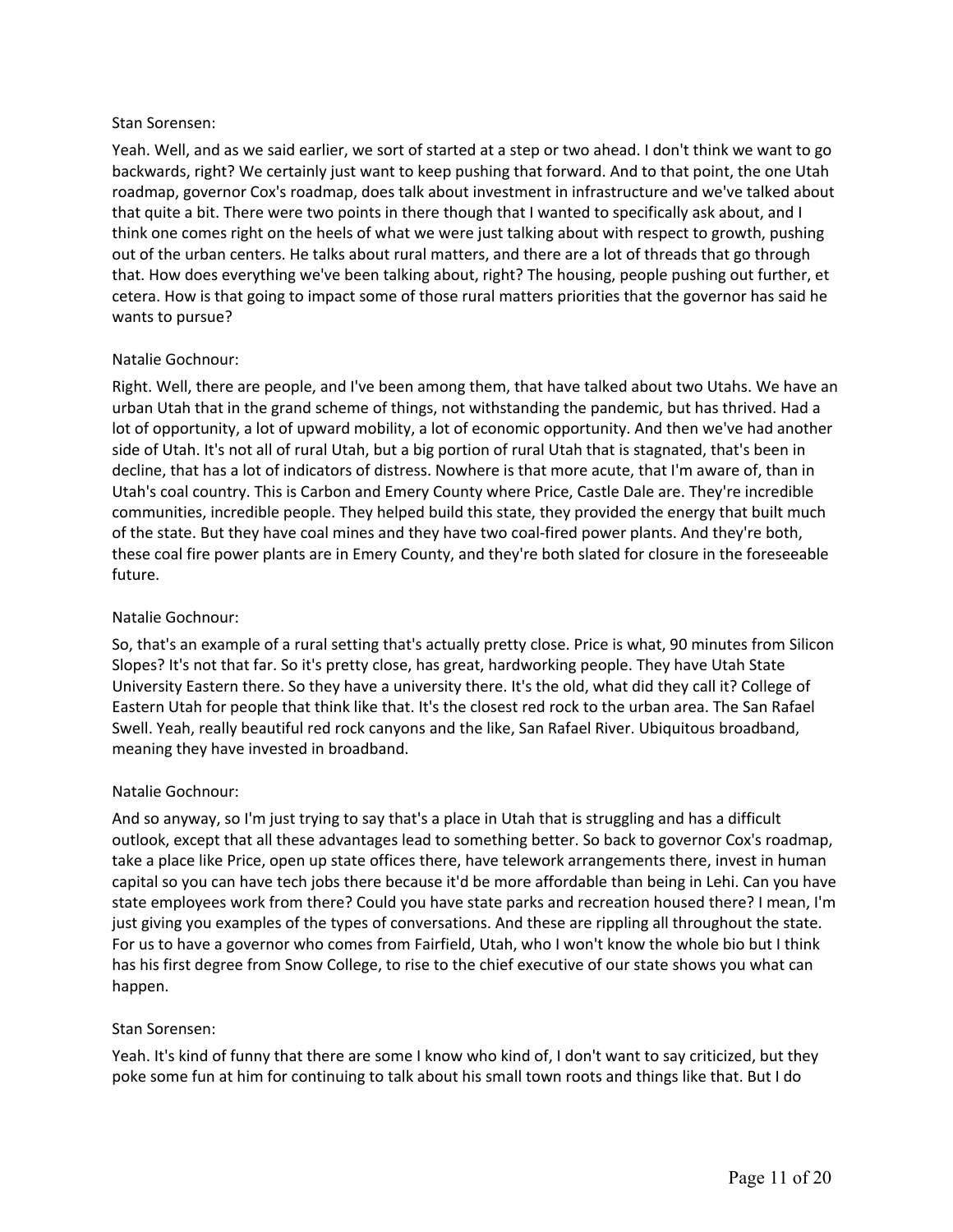think particularly in this state, it's important for him to continue to reemphasize that, right? So that people know that he really is thinking about the entire state, right? All of us. And that-

## Natalie Gochnour:

Well, and importantly though, rural Utah's part of the urban solution, because we are congested. We've got air quality challenges. It will very much help us if they'll take some of this growth. And if they're not growing, they're being subsidized. I'm just saying in the grand scheme of things, how public policy works. So, we want to have a state full of opportunity, and right now there are opportunities in rural Utah, if we can find them and focus on them and I'd tell any state leader that asked me about it to just prioritize. Pick places in rural Utah that have these natural advantages and go invest there, and Price is one of them. Richfield would be another, Brigham City another. There's regional centers that if we invest in them, they'll pay dividends to our state.

## Stan Sorensen:

The other thing that I picked up on in the infrastructure portion of the roadmap, is the emphasis on public private partnerships, and I have to say that slowly or it's never going to come out correctly. What I'm wondering about there is, what are some areas that we might think of as low hanging fruit, right? Where might we start to see these public private partnerships? I'm a big fan of, by the way, where might we see them start to develop first?

## Natalie Gochnour:

I wish I had a good answer to that, Stan because I'm going to say something here that I don't know how that exactly works, but you're hearing a lot of talk, and governor Cox talks about it, of a tram, a gondola I should say, in Little Cottonwood Canyon. This is intriguing, right? Because you got this canyon, that, I'm a native Salt Laker, I'm a big time skier and I just can't ski in little Cottonwood anymore. I can never make it up the canyon, it's too congested. And then if it's not congested, it's closed because of the avalanche danger. And I had the general manager of Snowbird say to me recently that canyon was not built for cars. It's one of the most high risk avalanche roads in the world.

## Stan Sorensen:

I heard that just the other day, actually.

## Natalie Gochnour:

Yeah, and yet it's just such an incredible jewel in our state. Both for back country skiing, for hiking, and certainly for downhill skiing and snowboarding. So, maybe things like a gondola or a place where a public private partnership might make sense. As I understand that, they would headquarter it near La Caille restaurant, and take people up, have a few stops, and if you stop at Snowbird and you stop at Alta, you service most of the needs there. Even in summertime, most of the trailheads are close to those resorts. And you'd still have the road, but you would have a toll there. So there's another opportunity for public private partnership. Anyway, I'm just saying that on this podcast to give listeners, viewers an idea of the possibilities. So now, start magnifying that for a lot of other opportunities in the state. The problems we face as a high growth state that's trying to preserve life quality, they are difficult problems, and they require innovation and policy entrepreneurship, that's the word I think our governor would use, and that's the kind of thing that we should be looking at.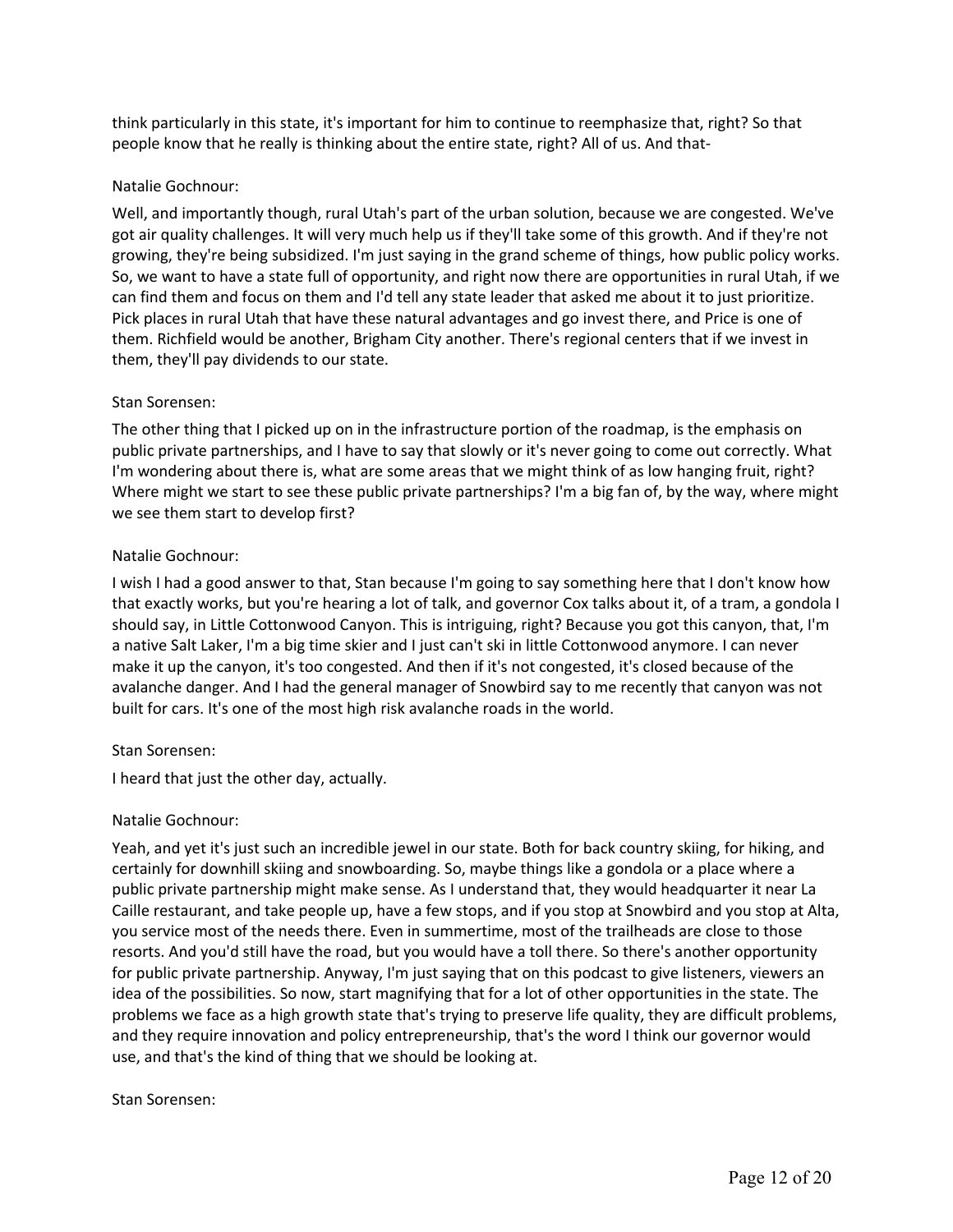Yeah. I think it has incredible promise. I liked seeing it on the roadmap and I sort of think about it kind of pie in the sky as well. There are so many different potential opportunities out there, it's going to be exciting to see how things develop over the next few years.

### Natalie Gochnour:

Yeah. I think that there is a broad agreement that Utah has a very bright future.

#### Stan Sorensen:

Yeah, definitely. Great. Well, what I want to do now is I want to sort of shift to something that we're putting into place now in our inaugural podcast. We're going to do this with all of our guests when we sort of jokingly, we're calling it the lightning round. None of them are trick questions, none of them are traps.

### Natalie Gochnour:

Should I put on a seatbelt?

### Stan Sorensen:

No, you don't even need to do that because we're not going to time it. But it's a little different than having the policy discussions. So I've got four questions and I'm going to ask them, take as much time to answer them as you want, or not. And yes, they're all benign. But the first is, what books are currently on your nightstand?

#### Natalie Gochnour:

I've been reading a lot about equity, diversity, and inclusion, probably like a lot of people. So, I've had some interesting reads on white privilege, white supremacy and the LDS church. So I've filled a little bit of my reading with trying to understand how to responsibly approach anti-racism behavior in our lives.

#### Stan Sorensen:

So I have to ask, it's going to sound like a pitch. Have you read Uncomfortable Conversations With a Black Man yet?

#### Natalie Gochnour:

I will tell you I have not, but I will tell you that I've had a lot of uncomfortable conversations. So, tell me more about that book.

#### Stan Sorensen:

So it's written by, boy and I hope he listens. It's written by a fellow named Emmanuel Acho. He is a former NFL football player who got very involved during his time in the-

#### Stan Sorensen:

...ballplayer who got very involved during his time in the NFL with trying to sort of talk to people about racism and lack of equity, et cetera, became an ESPN commentator and he started up on the side as a kind of a sort of a public outreach type of push, a short series of YouTube videos, where he sits down, one-on-one, like we are, and he talks with folks about what it's like to be black and what their experience is like being white and sort of how the two interact.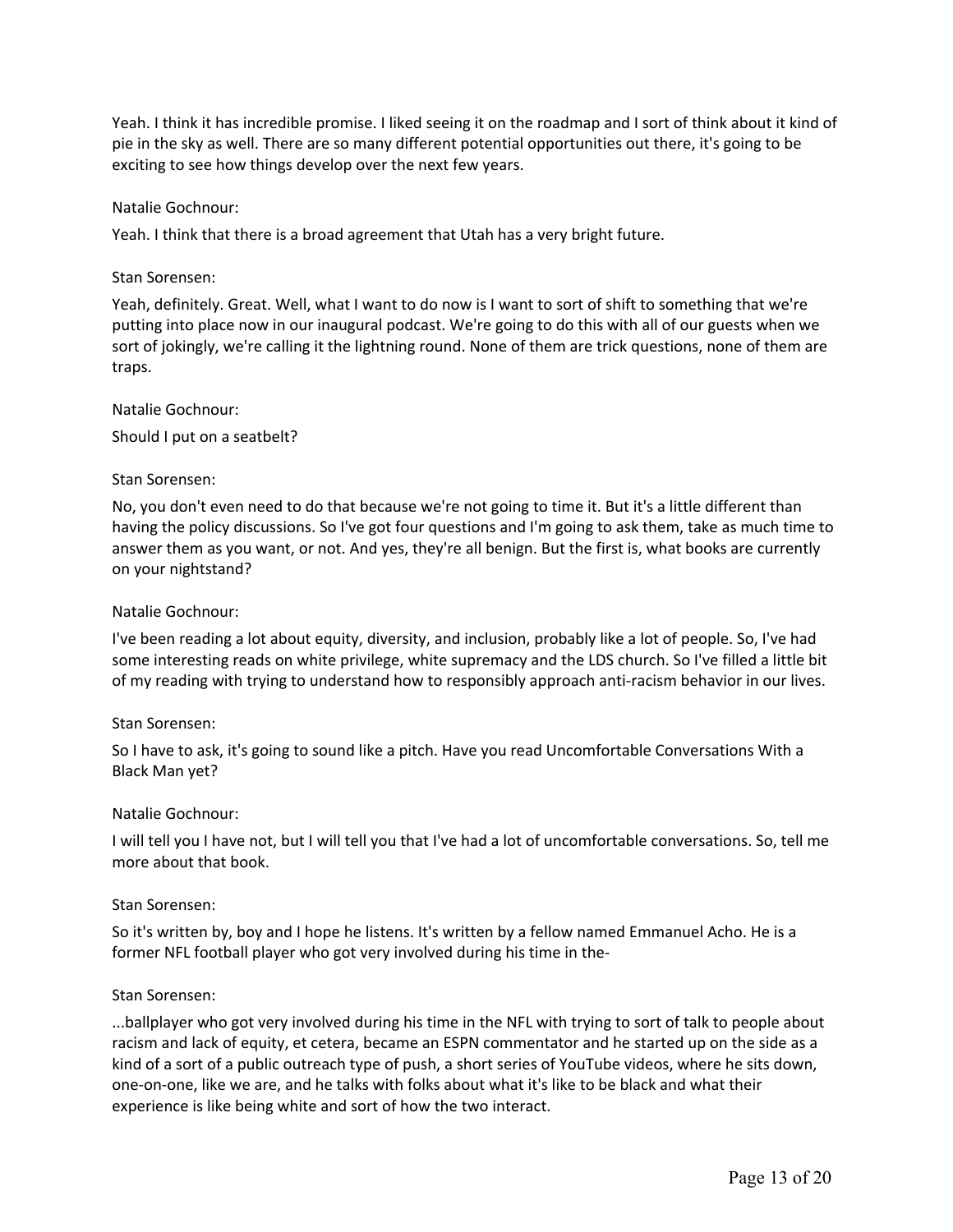And so he's written a book about it. I highly recommend it.

### Natalie Gochnour:

I've been telling people that start getting into this topic to beware, because it's a fire hydrant.

Stan Sorensen:

Oh, yeah.

Natalie Gochnour:

Yeah. Yeah. And, I mean, it comes fast and in high volume, and I'm grateful for that, but it's in my own sort of work life, it's gotten far beyond race and ethnicity, and ethnicity and beyond gender and beyond sexual preference.

Stan Sorensen:

Oh, yeah.

Natalie Gochnour:

And into all sorts of areas of where people don't feel a sense of belonging.

Stan Sorensen:

Yeah.

Natalie Gochnour:

And so it's a really positive, productive, conversation, but it is not for the faint of heart.

Stan Sorensen:

Yeah. Definitely not for the faint of heart. Yeah. And I tend to think uncomfortable as a bit of an understatement as well when it comes to these topics.

Stan Sorensen:

Okay. So the second question, and we're still going to talk about books, but what would you recommend to one of our listeners who just wants some escapist fare?

Natalie Gochnour:

Boy, I'm not a good one to ask that because I read primarily nonfiction.

Stan Sorensen:

Yeah.

Natalie Gochnour:

That's just what an economist is going to do.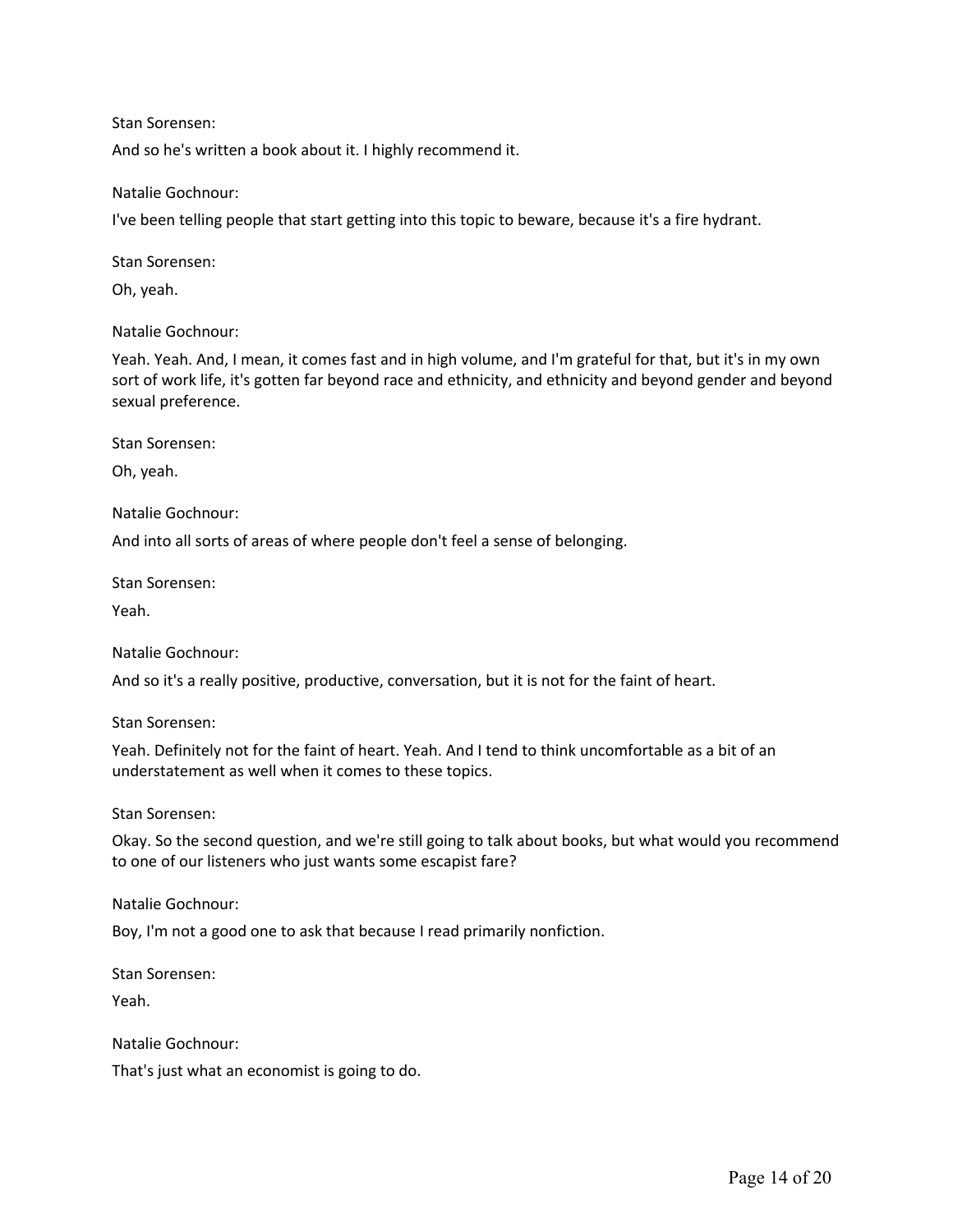Right. Which sometimes does count, by the way.

Natalie Gochnour:

Yeah. That's true. Escapist fare. So I'll tell you something about me, Stan. I'm someone who reads a lot of, for lack of a better term, religious studies books. I really enjoy, and I think of it as much as anything as philosophy.

Stan Sorensen:

Yeah.

Natalie Gochnour:

Trying to understand philosophy. So one of my favorite books is by O.C. Tanner and it's titled Christ's Ideals For Living.

Stan Sorensen:

Okay.

Natalie Gochnour:

Okay. Christ's Ideals For Living. Now, whether you're Christian or not, just think of it as a great philosopher.

Stan Sorensen:

Right.

Natalie Gochnour:

And that philosophers ideals for living, but O.C. Tanner was an incredible philosopher, businessman, philanthropist.

Stan Sorensen:

Yeah.

Natalie Gochnour:

And he put all of his thinking about that into this book. And he quotes from all of the transcendental literature, whether it's Emerson, Whitman, Thoreau.

Stan Sorensen:

Yeah,

Natalie Gochnour:

He brings all, Gandhi, he brings all of that into it. And then he's got some of the more classical. So that's, for me, that's fulfilling. I don't know if it's escapism, but it's fulfilling.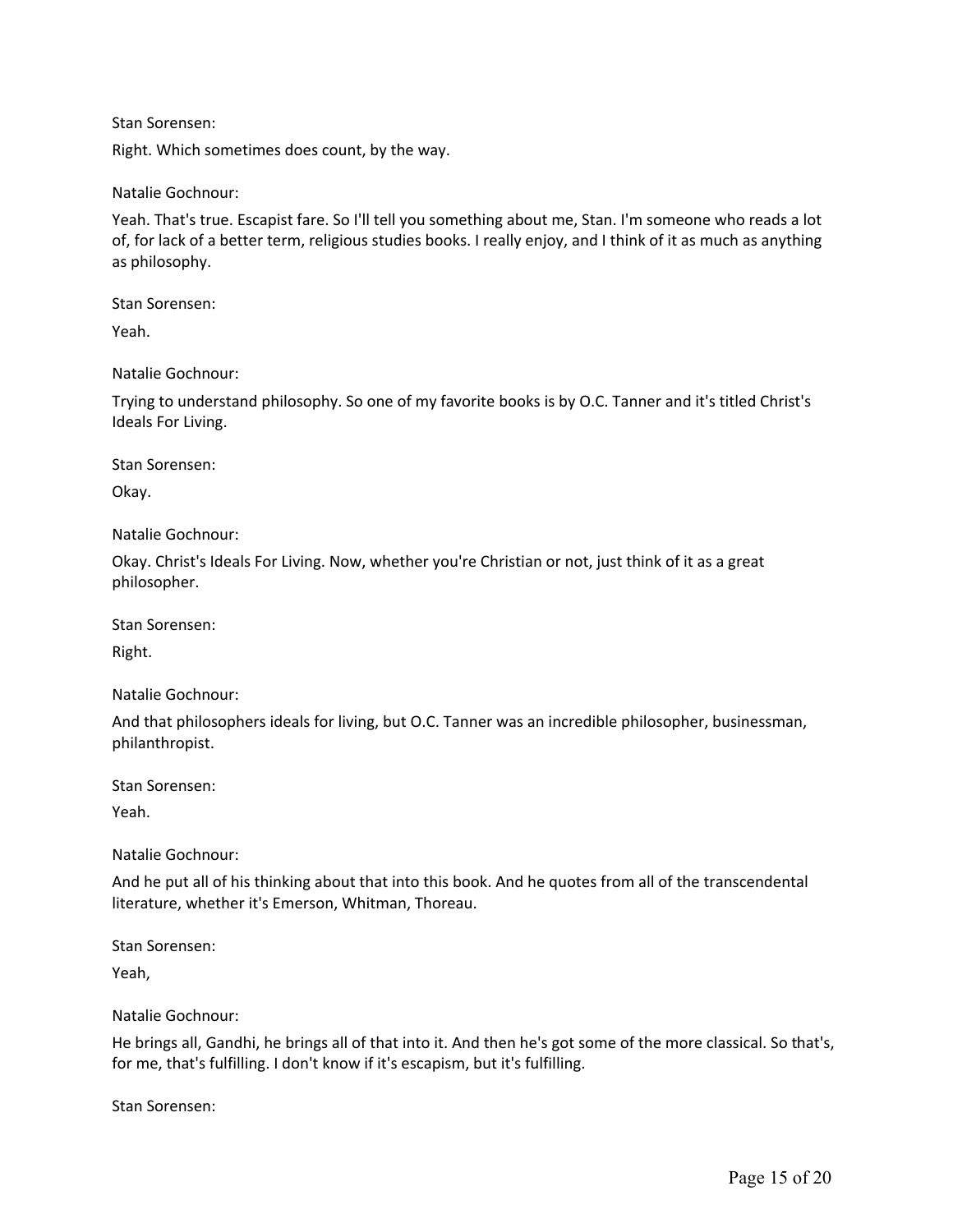Okay. So our final two questions, and not about books, but we'll ask about just a couple of other things really quickly. This is a question that I ask everybody, just because I just find the answers to be very interesting. This past year when we spent a lot more time sort of sequestered in our homes, did you discover any binge worthy television that you would recommend to somebody?

Natalie Gochnour:

Okay, this is another unfair question for me, Stan. You know what I spent my time doing? Riding my bike and hiking peaks.

Stan Sorensen:

Perfect.

Natalie Gochnour:

I did not watch any television with the exception of news programs.

Stan Sorensen:

Yeah.

Natalie Gochnour:

And the Utah Jazz.

Stan Sorensen:

The latter of which is great binge-worthy television.

Natalie Gochnour:

Could count.

Stan Sorensen:

Yeah.

Natalie Gochnour:

Could count a little bit. I have The Mormon Murders on my list now, with Netflix, my kids tell me I need to watch that. And I probably, I love London and the mother country, so I probably would like The Crown, but I have not done any binge television.

Stan Sorensen:

Which I will say is actually refreshing to hear.

Natalie Gochnour:

Well, I hope you get a lot of guests that have been, but I'm just, I cook, I do a lot of cooking.

Stan Sorensen:

Yeah.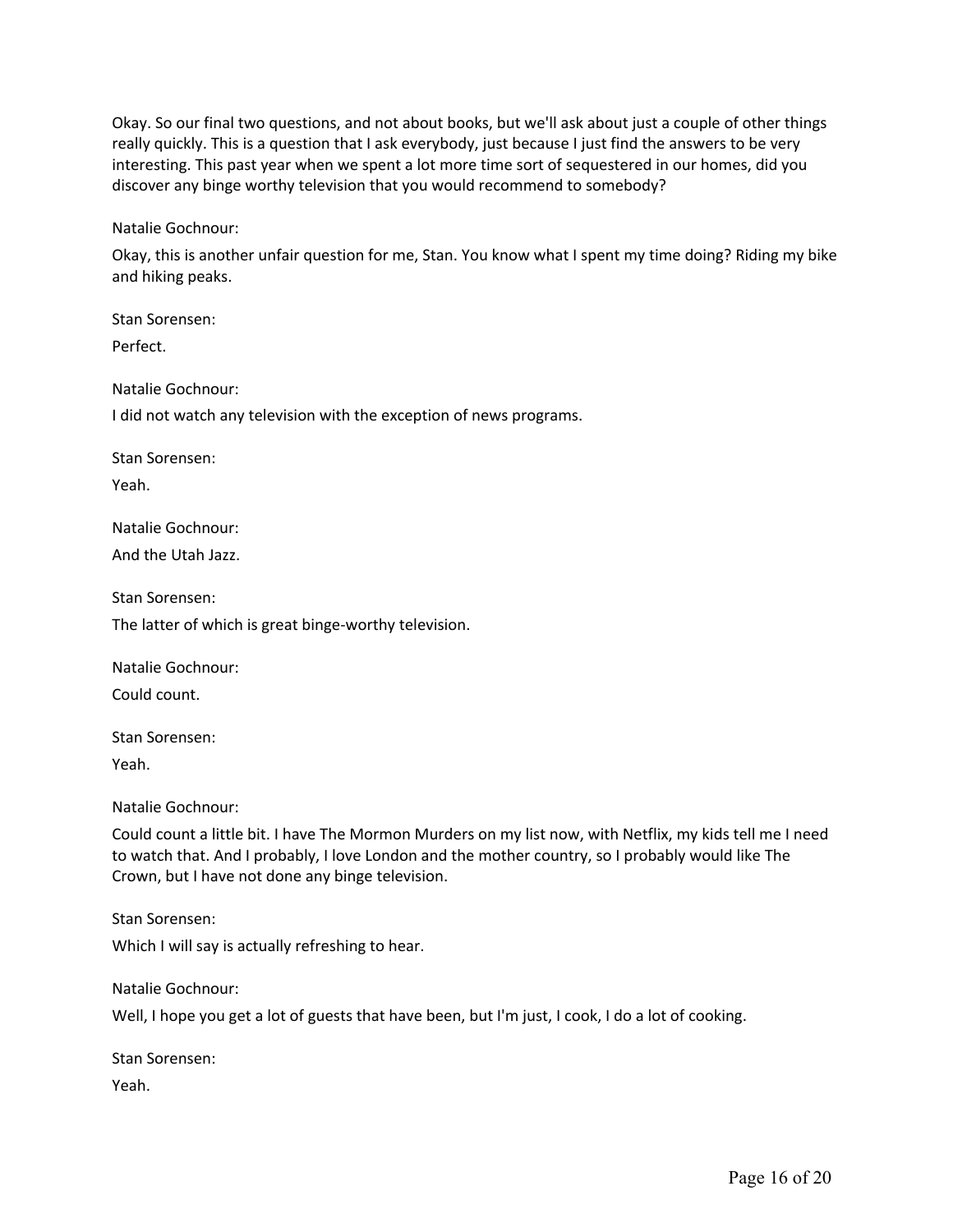Natalie Gochnour:

But I do not spend time watching television.

#### Stan Sorensen:

I have asked people that question and gotten six or seven shows on the list and then I go and I look them up and I see, oh, these are like 10 episode shows and people are yeah, anyway.

Natalie Gochnour:

A lot of time.

Stan Sorensen:

Yeah. A lot of time. So, yeah. Yeah. I love that you don't have any.

Natalie Gochnour:

Sorry I'm not more interesting, but keep going.

Stan Sorensen:

No, I think it's plenty interesting. I think it's great. But sort of along those lines, not the TV lines, right. But that you spend a lot of time hiking, riding your bike and all, did you pick up any new hobbies or activities?

Natalie Gochnour: Well, I mentioned the hiking part, right?

Stan Sorensen:

Yeah.

Natalie Gochnour:

So I live in Murray. The pandemic occurs, and it's as springtime and the snow's melting, and can't travel, and you can only be with close people like my husband. So we started hiking peaks all around the Salt Lake Valley and then we'd hike them again and again. And so I would say by November of 2020, I've summited 30 peaks.

Stan Sorensen:

That's awesome.

Natalie Gochnour:

So that's different, right?

Stan Sorensen:

Yeah.

Natalie Gochnour: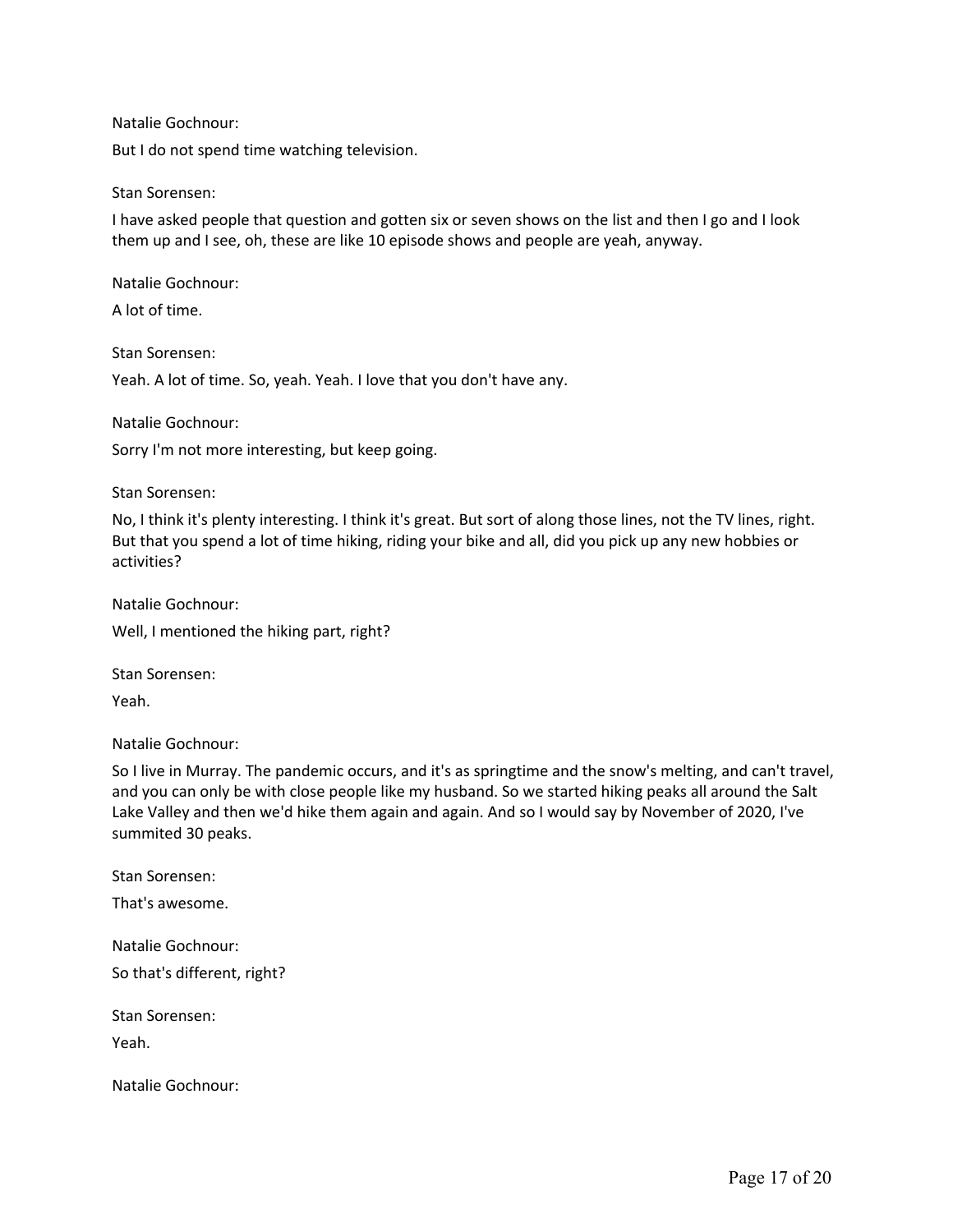I mean, well, just the volume of that.

Stan Sorensen:

Yeah.

Natalie Gochnour:

And we can't wait to get out there again. It was that rewarding to us. And I don't want anyone to think like that we're mountaineer quality hikers. A lot of them were just summiting again, Wolverine in Brighton Bowl or Tuscarora.

Stan Sorensen:

Yeah.

Natalie Gochnour:

Or Clayton Peak, Sunset, and doing them from the Alta side, doing them from the Snowbird side.

Stan Sorensen:

Right.

Natalie Gochnour:

Sorry, doing it from the Brighton side, or then doing three of them in the same day, all of these things in different mixes. But you get to see all the changing of weather. You get to see the people that run the mountain crest lines, see a lot of wildlife. Just incredibly memorable.

Stan Sorensen:

Yeah.

Natalie Gochnour:

And they use this term in Utah that can have a cabin in the city and that's the summer, fall, that I just lived.

Stan Sorensen: Yeah. I think that's wonderful.

Natalie Gochnour:

We're lucky.

Stan Sorensen:

Just wonderful.

Natalie Gochnour:

We're lucky.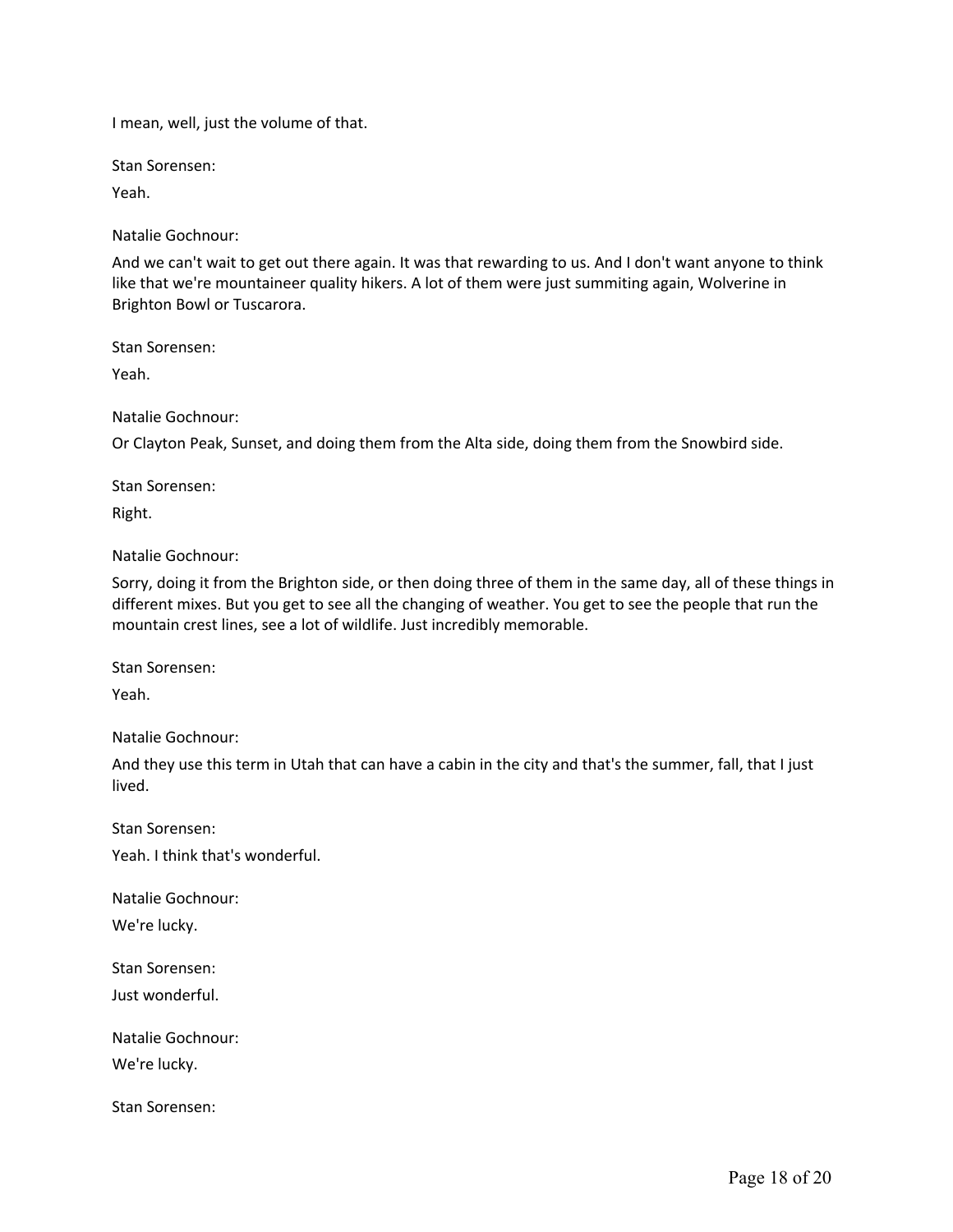Yeah.

Natalie Gochnour:

We're lucky.

Stan Sorensen:

We're very lucky. Yeah. You talk to people that have had to sort of go into lockdown and in bigger cities and they, our experience is a complete opposite.

Natalie Gochnour:

Yeah. I don't know if you know the peak, the Pfeifferhorn. It's the one where the avalanche was this week.

Stan Sorensen:

Yeah, yeah, just was, yeah.

Natalie Gochnour:

But Pfeifferhorn's this incredibly picturesque peak and I'm closer to 60 than I am to 50. So to Pfeifferhorn you have to kind of put a little effort into that as an older adult. But it's incredible.

Stan Sorensen:

Yeah.

Natalie Gochnour:

So.

Stan Sorensen:

Outstanding. Any other parting thoughts or comments that you'd like to make and share with our listeners?

Natalie Gochnour:

Do you know the thing that I just feel is important for viewers to understand is that as hard as this pandemic's been, we're going to come out of it, in Utah, relatively stronger than most states. And now we've got a whole new stimulus coming to our state that quite frankly, some parts of it we don't need.

Stan Sorensen:

Right. Yeah.

Natalie Gochnour:

So it's harder to spend wisely. That's how I'm saying that. But our state will figure it out. And so when we spend it wisely, it's going to create more opportunities. Whether for the training, for the infrastructure, for public health. So we'll do good things with it. I don't want people to think that it'll go to waste.